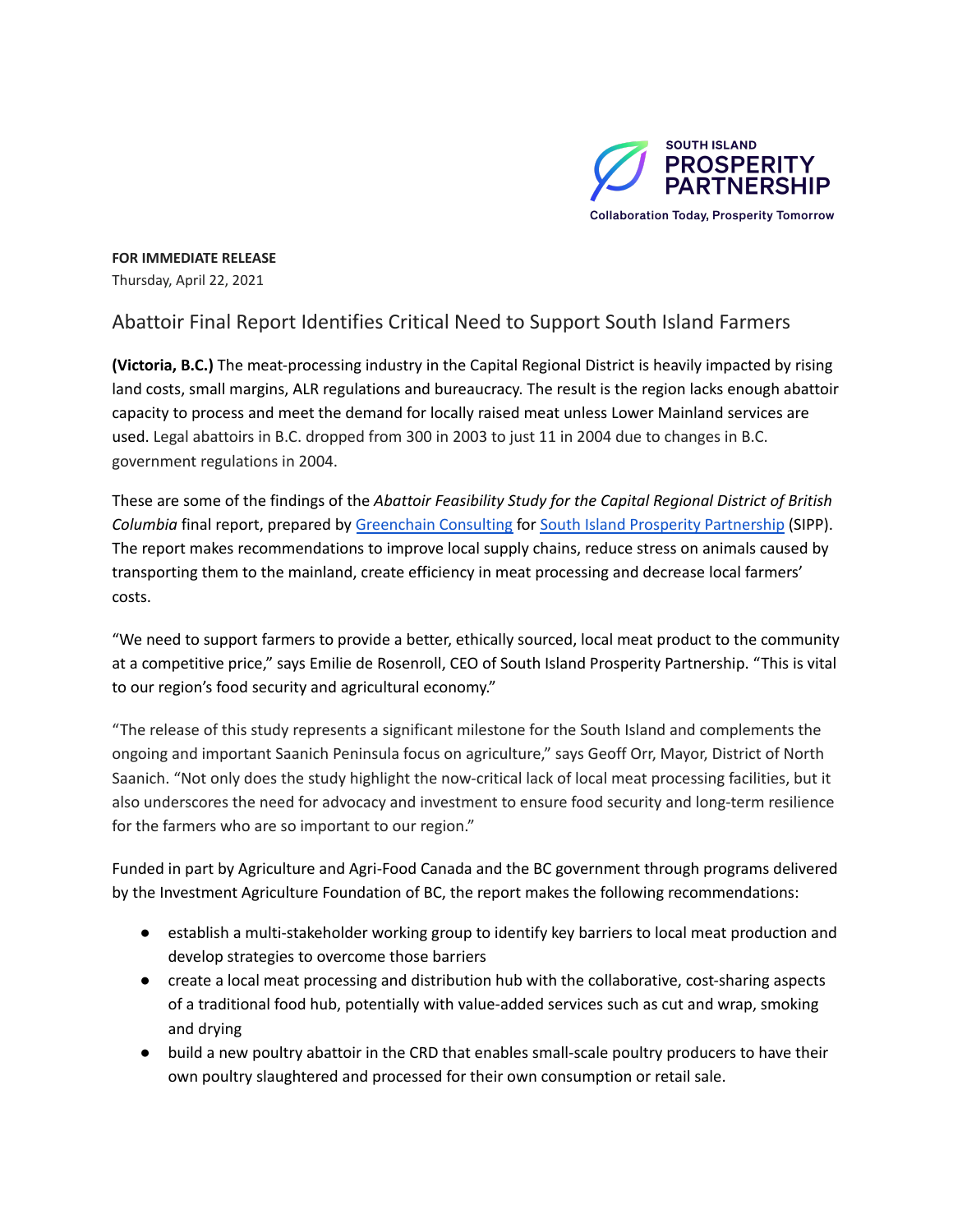"Since the onset of COVID, Vancouver Island residents have risen to support local producers — but to maintain and grow local food sales, it is essential we invest in infrastructure for food production, processing and distribution," says Darren Stott, principal of Greenchain Consulting.

The report provides further detail into high-level strategies, including financial projections and operational considerations for a new poultry abattoir for the region. As the region's economic development organization, SIPP will continue to support the initiative and is seeking stakeholders in the region who are interested in developing and improving the infrastructure.

## **To view the full report, visit:**

*<https://southislandprosperity.ca/wp-content/uploads/2021/04/SIPP-ABATTOIR-REPORT-FINAL.pdf>*

**—30—**

**For further information or to arrange interviews, please contact:** Kerry Slavens, Director of Public Relations and Engagement South Island Prosperity Partnership Mobile: 250-516-0152 Email: [kslavens@southislandprosperity.ca](mailto:kslavens@southislandprosperity.ca)

## **Highlights of the** *Abattoir Feasibility Study for the Capital Regional District of British Columbia: Final Report*

**\_\_\_\_\_\_\_\_\_\_\_\_\_\_\_\_\_\_\_\_\_\_\_\_\_\_\_\_\_\_\_\_\_\_\_\_\_\_\_\_\_\_\_\_\_\_\_\_\_\_\_\_\_\_\_\_\_\_\_\_\_\_**

- **Abattoir capacity is lacking for small-scale poultry producers** Both poultry processing facilities on southern Vancouver Island are focused on processing their own poultry. As a result, they are restricting or cutting back on processing chickens for third parties.
- **Demand for locally produced meat is strong and growing** Even with a general decline of meat consumption due to COVID 19 and a gradual increase in vegetarianism, CRD consumers are buying more locally produced meat. Most local butchers and retailers report that sales were growing pre-COVID and have been particularly strong during COVID to the point they are struggling to keep up with demand.
- **A large market opportunity exists, but price is a key barrier** While sales are strong for locally produced meats, they still represent a small percentage of overall meat consumption in the CRD. A key reason is the price is much higher than imported meats. It appears consumers are simply not sufficiently aware or do not care enough about the benefits of buying local meat (e.g. supporting the local economy, creating local jobs, avoiding meats injected with hormones) to pay a big premium.
- **A wide range of butchers, retailers and restaurants offer locally produced meats** Consumers have a wide range of opportunities to buy locally produced meats in the CRD. With a population of just 419,000, the CRD has 12 butchers, 18 independent retailers and 24 restaurants that offer locally produced meats.